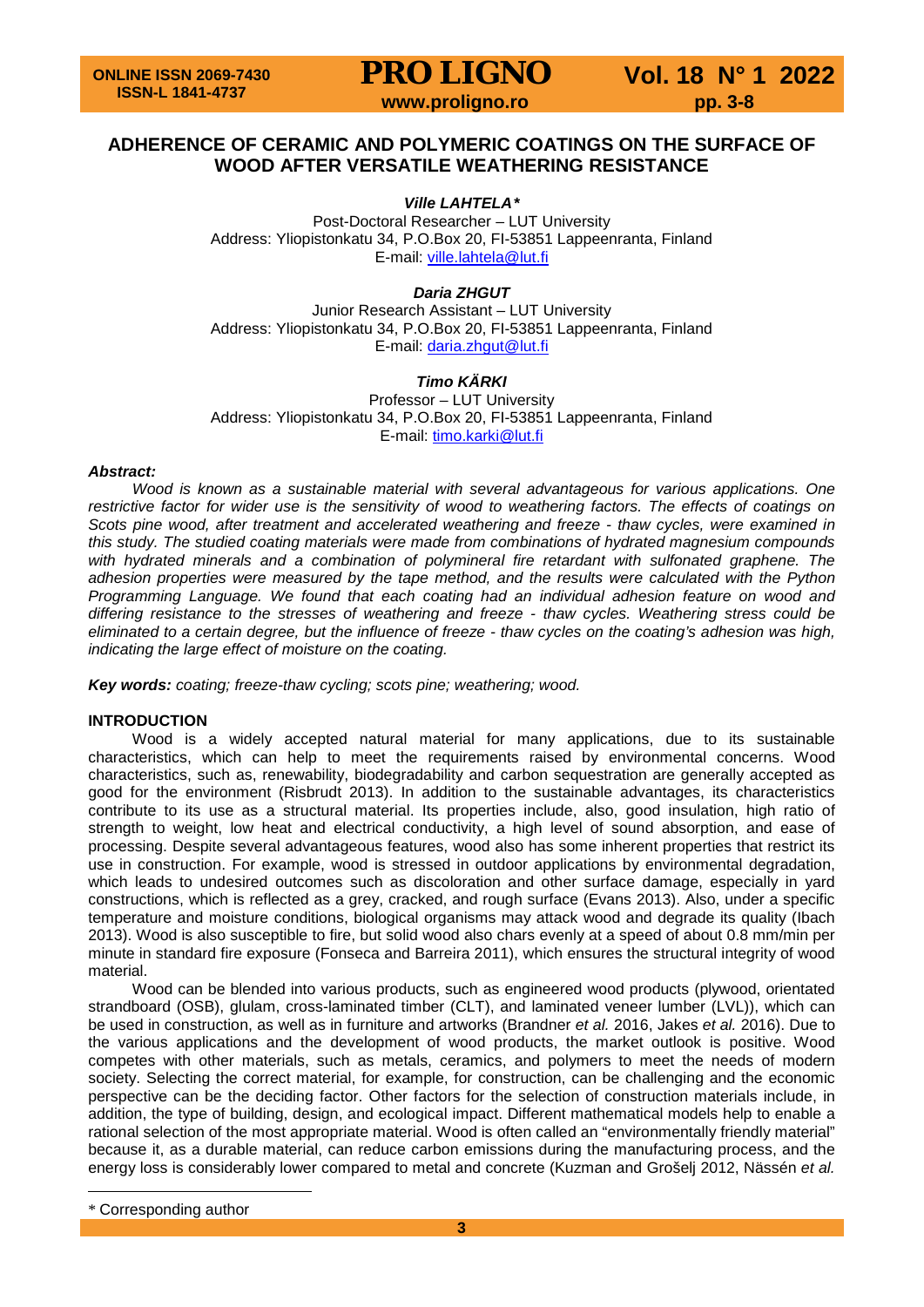**ONLINE ISSN 2069-7430 ISSN-L 1841-4737**

# **PRO LIGNO** Vol. 18 N° 1 2022<br>www.proligno.ro pp. 3-8

2012). The arguments in support of slogan for environmentally friendly characteristics are presented in Table 1, and we can see the advantages of wood on water and air quality, for instance. In addition, energy usage is less for wood production; concrete consumed twice as much energy as metal during the construction process.

*Table 1*

|                 | <b>Embodied</b><br>energy | <b>Climate</b><br>impact | <b>Negative</b><br>impact on<br>air quality | <b>Negative</b><br>impact on<br>water | <b>Resources</b><br>consumed<br>by weight | Waste<br>produced |
|-----------------|---------------------------|--------------------------|---------------------------------------------|---------------------------------------|-------------------------------------------|-------------------|
| <b>Metal</b>    | +53%                      | $+23%$                   | $+74%$                                      | $+247%$                               | $+14%$                                    | $-21%$            |
| <b>Concrete</b> | $+120%$                   | $+50%$                   | $+115%$                                     | $+114%$                               | $+93%$                                    | $+37%$            |

#### *The environmental impacts of metal and concrete (Nässén et al. 2012)*

As stated, the application of wood in building construction can decrease the carbon footprint, but factors that restrict wood use are, e.g., its ignitability and weathering vulnerability. The solutions to fire sensitivity are classification for materials and standards. For example, construction materials can be classified into five categories. The first and second categories are fire-resistant construction (Type I) and noncombustible construction (Type II), respectively, with a limit for usage of combustible materials as in construction. The selection of wood for building purposes can be permitted only by the Type III (ordinary), Type IV (heavy timber), and Type V (light-frame), and fire-retardant-treated (FRT) wood is allowed in Type III assemblies when a rating of the fire resistance level is two hours or less (White and Dietenberger 2010). These standards also help to meet the demand for wood as a construction material. For example, "Fire Safety in Timber Buildings – Technical Guidelines for Europe" presents standards that should be followed by European countries (Östman *et al.* 2017).

Even though fire resistance has been standardized, the weathering vulnerability is a more open feature that does not have a universal solution. Weathering is defined as the outdoor and above ground degradation of materials, which depends on many environmental factors such as moisture, temperature, oxygen, and air pollutants; however, the main factor for it is solar radiation, and especially UV-light (Hon 2001). One certain solution to improve resistance against weathering stress is to use a coating, including chemicals, such as anhydrides, isocyanates, silicon dioxide, aldehydes, and epoxides, which are the most common for coating (Gérardin 2016). Another option is ceramic and polymeric coating, which can prevent detrimental environmental effects on wood.

#### **OBJECTIVE**

The main aim of this work is to discern the most suitable and effective types of wood coating, contributing wood use. The performance of wood coating was evaluated by measuring the adherence of the coated samples, including changes in its adhesion characteristics caused by moisture, UV irradiation, and other weather conditions.

#### **METHOD**

Three coatings were studied in this work. Scots pine wood (*Pinus sylvestris*) was coated by two ceramic coatings and one polymeric coating, consisting of the combinations of hydrated magnesium compounds with hydrated minerals (ceramic coatings) and the combination of polymineral fire-retardant with an aqueous solution of sulfonated graphene (polymeric coating). Samples originated from same Scots pine panel and the coated materials were treated by brushing. Samples were cut from the coated materials and the noncoated cross-ends of the samples were treated with epoxy, in order to avoid disturbance from moisture. After epoxy treatment, the samples were dried for three days and conditioned at 23°C and 50% relative humidity for over 48 h. There were 36 wood samples, 12 samples for each type of coating and six samples each were used for weathering and cycling.

Weathering performance was simulated by an accelerated weathering test in a test chamber (Q-Sun Xe-3 Xenon Test Chamber) for 500 hours. The simulation procedure consisted of intervals of UV-light and water spray, according to the standard of EN ISO 4892-2.

The cycling test determines the effect of freeze - thaw cycles where samples are exposed to a water bath, a freezing cabinet (Electrolux, EC4230A0W2/BNI425), and a drying cabinet (Gallenkamp, Hotbox Oven with fan, Size 2), based on the standard of EN 15534-1:2017 + A1:2017. The test samples were conditioned to a constant mass under established conditions (20°C and RH 65%) before the test. First, the samples were exposed to water immersion for 28 days, followed by 24 hours freezing, and then, 72 hours drying in the cabinet at 70°C. After drying, the samples were cooled at 20°C for four hours and the next (second and third) cycles were performed. The second and third cycles were identical to the first one, but the duration of water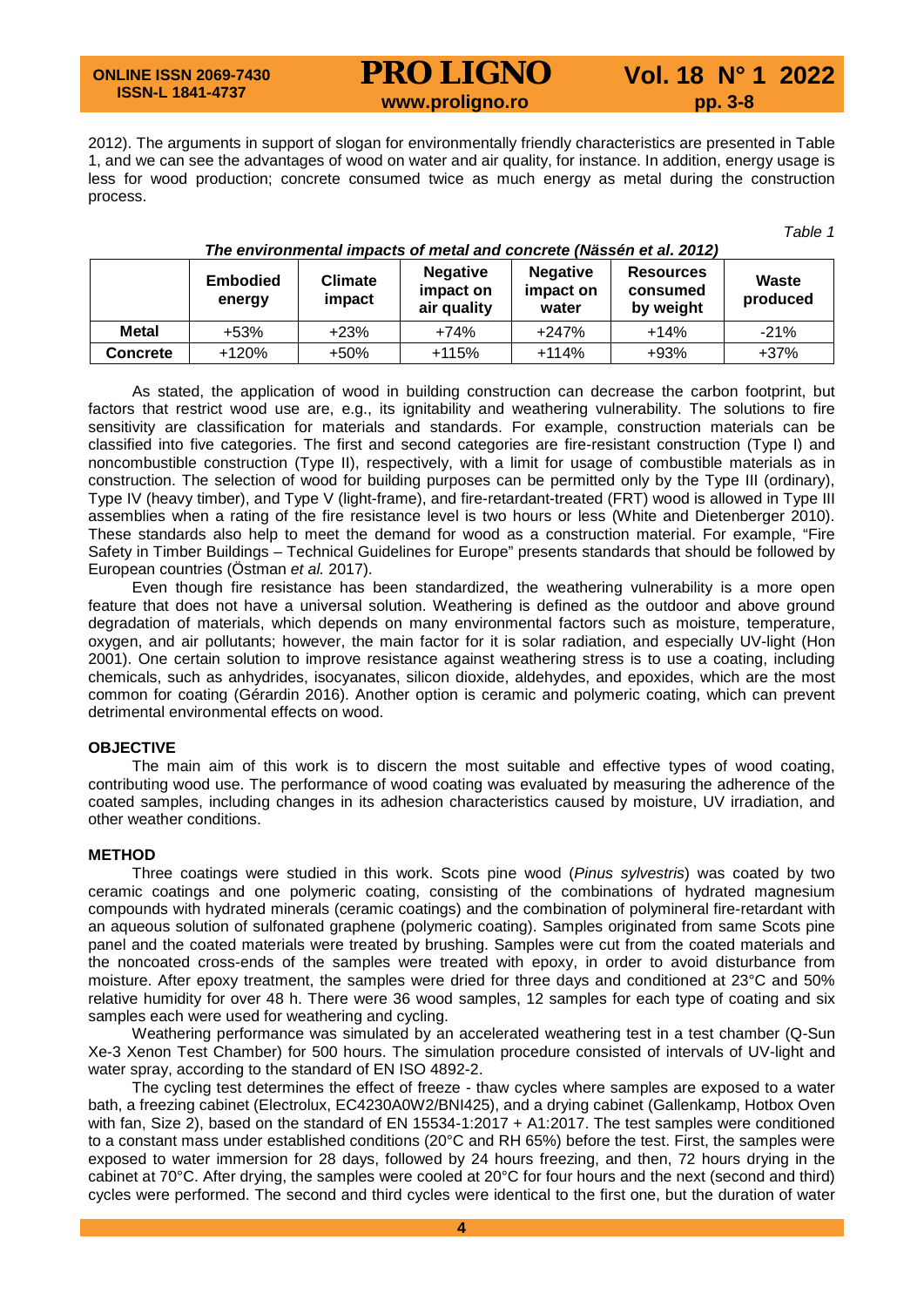# **PRO LIGNO** Vol. 18 N° 1 2022<br>www.proligno.ro pp. 3-8

immersion was 72h. The positions of samples were identical in the first and third test during each cycle, but in the second cycle, the samples were set on their opposite edge, ensuring the varied exposure of the sample material.

The adherence of the coatings was determined based on the tape method that included three main steps with commercial flexible transparent adhesive tapes of 40 mm: 1) the adhesive tape was placed on the upper surface of the sample; 2) firm pressure was applied (the whole area of connection was pressed down); 3) the tape was removed perpendicularly. The evaluation of the coatings' adhesive strength was performed by examining the tape on at selected background, based on the contrast with coating residues. At black background was used for the ceramic coatings, while the polymeric coating was evaluated on a white background. The evaluation of coating residue was determined according to the ISO 4628-1. The tape method was performed twice, before and after the adherence/stress tests. The results of the coating residues were determined by calculation with Python Programming Language, where the black/white images of tapes were used as a code input, and the code assigned a fraction for each pixel of the picture. The threshold for determining the spots of coatings was also established and varied from 0.8 to 0.85 depending on the obtained image.

#### **RESULTS&DISCUSSION**

The results for the adherence of the ceramic and polymeric coatings are presented below in Tables 2 and 3. The control samples were not subjected to cycling and weathering tests, indicating the adherence of coatings before various weathering stresses and after accelerated weathering and freeze - thaw cycles. The results of the tape method showed "flaking", the coating separation from the substrate. The flaking results are presented in Table 2, indicating the percentage of coating on the tape.

*Table 2*

|                  | <b>Control, flaking before</b><br>weathering stress | <b>Flaking after</b><br>accelerated<br>weathering | <b>Flaking after freeze-</b><br>thaw cycles |
|------------------|-----------------------------------------------------|---------------------------------------------------|---------------------------------------------|
| Ceramic-1        | $8.17 / \pm 8.89$                                   | 36.2 / ±12.7                                      | $49.7 / \pm 7.84$                           |
| Ceramic-2        | 0.83 / ±1.17                                        | 6.50 / ±5.24                                      | 49.8 / ±19.3                                |
| <b>Polymeric</b> | $1.00 / \pm 0.63$                                   | 25.2 / ±7.73                                      | 6.83 / ±2.14                                |

*Remained coatings (%) on the tape of control and weather-stressed samples as an average value from six samples, with standard deviations (±)*

The average result of coating residue (flaking) with control samples on tape were 8.17%, 0.83%, and 1.00% for the ceramic coatings 1 and 2, and polymeric coating, respectively. The results showed that the ceramic-2 and polymeric coatings remained quite well on the material samples, while the adhesive property of the ceramic-1 coating was lower, and its deviation was also high. Ceramic-2 had the best resistance to the weathering stress, 6.50% flaking residue on tape, while the corresponding values of ceramic-1 and polymeric coatings were 36.2% and 25.2%, respectively, after weathering stress. Despite good resistance of ceramic-2 against accelerated weathering, its colour change was visible, indicating that UV-light exposure influenced the chemical features of the ceramic coating. After freeze - thaw cycles, the adhesive properties of both ceramic coatings were weakened significantly, flaking results on the tapes were almost half, 49.7% and 49.8%. The non-adherence was not so remarkable visibly with the coating of ceramic-2, but its nature was the most heterogenous, which was shown by a high standard deviation. However, the ceramic-2 coating was strongly affected during freeze–thaw cyclic stress, as the coating residue increased from 0.83% to 49.83%, while the corresponding change with ceramic-1 was from 8.17% to 49.67%. The polymeric coating was quite stable, in spite of the stresses caused by freezing and thawing, only 6.83% of coating was flaked onto the tape, indicating a minor flaking increase of 5.66%.

Successful coating depends on the diffusion between material and coating, along with other factors. For example, Kanokwijitsilp *et al.* (2016) stated that adhesion between the coating and the wood surface originated from both physical and chemical interactions. In general, there are two main mechanisms for adhesion to a substrate: mechanical adhesion and chemical interaction. The latter includes the formation of chemical bonds and electrostatic interactions between the material substrate and the coating, while mechanical adhesion is a result off the penetration into and hardening of the coating on the substrate. Mechanical adhesion plays an important role in wood, because this material is porous (Yona *et al.* 2021). The tape test can also be influenced by the sample's surface, and its smoothness level. Poor adhesion was primarily determined on the top layer of the coating, and if the surface roughness were large, the tape test could not fully attach to the coating, just to the top layer of roughness in coating. This was a challenge for the polymeric coating, which had an irregular surface on the samples. On the other hand, the surface irregularities were subjected to more significant UV irradiation due to the smaller distance between the UV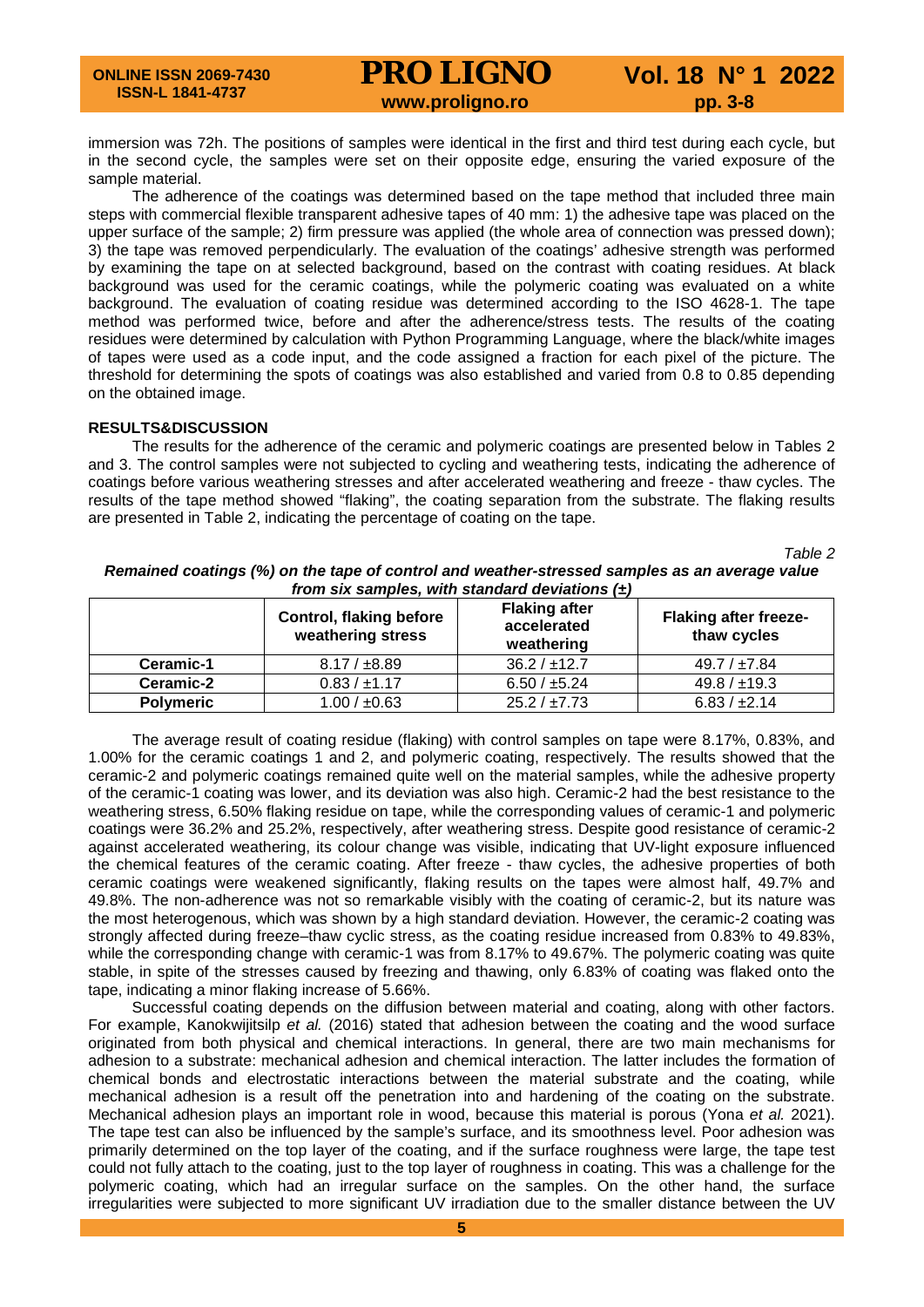# **PRO LIGNO** Vol. 18 N° 1 2022<br>www.proligno.ro pp. 3-8

source and the coating. A better UV resistance of the coating could be improved by nanoparticles. For example, Auclair *et al.* (2011) found that zinc oxide (ZnO) nanoparticles as an additive restricted the discoloration of clear-coated wood on outdoors application. Dispersion of ZnO nanoparticles also restricted color changes and photodegradation of wood polymers, as well as enhanced photostability (Salla *et al.* 2012).

The ceramic coatings had a low adhesion property with the wooden substrate, especially under the influence of moisture. The methods to improve the adhesion of wood and coating are various, including a primer layer, modifications in viscosity, or some pre-treatments. For example, premineralization, which is the saturation of material with mineral particles (Doubek *et al.* 2018), was used to improve adhesion (Yona *et al.* 2021). However, the intensity of mineralization must be carefully studied because salt impregnation can reduce the strength by more than 10% (Karaman *et al.* 2019). The study of Peng and Zhang (2018) showed that plasma treatment can improve the wettability of wood and primer, further improving adhesion between coating and substrate. In the case of viscosity, it has been found that a low viscosity improved the adhesion strength, especially with Scots pine (Ozdemir *et al.* 2013). Another study by Ozdemir *et al.* (2015) stated that wood species and the chemical composition of modification agent influence the adhesion strength and surface roughness, for example, waterborne agents increased the surface roughness of wood while organicbased agents decreased it.

Data on the influence of the weathering and freeze - thaw cycles on the weight are presented in Table 3. A higher weight increase was observed after the stress of the freeze - thaw cycles compared to the influence of accelerated weathering. The weight increased just below one gram after accelerated weathering, demonstrating a 3.16% increase as a maximum for ceramic-1. The weight increase of the ceramic-2 coating was only 0.88% after accelerated weathering. The weight of the polymeric coating samples increased 2.26% during weathering, and correspondingly during the freeze - thaw cycles, the weight increase was 3.95%. The weight increase after freeze–thaw cycles was more dramatic for ceramic coatings, whose weight increased 14.1% and 16.1%.

*Table 3*

|                  | <u>aalimiisiis illiiniisilaa taimee ill kaleiniisessa liimisata illa sell seksilmiid kaleellimäs illei saas</u><br>Weight increase during<br>accelerated weathering | Weight increase during the<br>freeze-thawing cycles |
|------------------|---------------------------------------------------------------------------------------------------------------------------------------------------------------------|-----------------------------------------------------|
| Ceramic-1        | $0.80 / \pm 0.19$ (3.16)                                                                                                                                            | 3.34 / ±0.32<br>(16.1)                              |
| Ceramic-2        | $0.22 / \pm 0.15$ (0.88)                                                                                                                                            | 3.58 / ±1.09<br>(14.1)                              |
| <b>Polymeric</b> | $0.34 / \pm 0.25$<br>(2.26)                                                                                                                                         | $0.60 / \pm 0.17$<br>(3.95)                         |

*Weight increase (g) during the accelerated weathering and freeze–thaw cycles tests, with standard deviations (±). Italicized values in parentheses indicate the corresponding percentage increase*

One explanation for weakened adhesion is moisture, shown in Table 3 by calculating the samples' weight increase after the test. After cyclic stress, the water absorption of the ceramic coatings was much higher than the polymeric coating. Comparing the remained coating with the water absorption, it can be argued that poor water-repellent properties correlate with weak adhesion. The methods to improve moisture resistance properties include, like, a rough superficial layer. The study of Li and Cao (2018) utilized coatings with silica particles that formed nonregular roughness in the film, simultaneously increasing hydrophobicity by mimicking the surface structure of a lotus leaf. The correct particle size also correlates positively with the hydrophobicity of various cellulose-based substrates (Zhang *et al.* 2019), and in particular, a higher particle size reduces water absorption, for instance (Temiz *et al.* 2006). The role of moisture is clear but difficult to remove since according to Wang *et al.* (2013), the water and moisture absorption of wood can be inhibited or retarded, but a complete prevention is not possible.

The cyclic stress caused clear changes for materials with ceramic coatings (ceramic-1 and ceramic-2), such as non-adherence and formed cracks, which might weaken the usability of the material because of an increase in water uptake, which contributes to rapid degradation between the coating and the substrate. The polymeric coating was less affected compared to the others. Visible changes were noted, and its surface was found to be glue-like. Fig. 1 illustrates the cyclic stressed coatings after tape test. A rough surface structure of polymeric coating was remained during the test, which might give a faulty visual observation in Fig. 1, but all samples were coated into longitudinal direction, not cross section.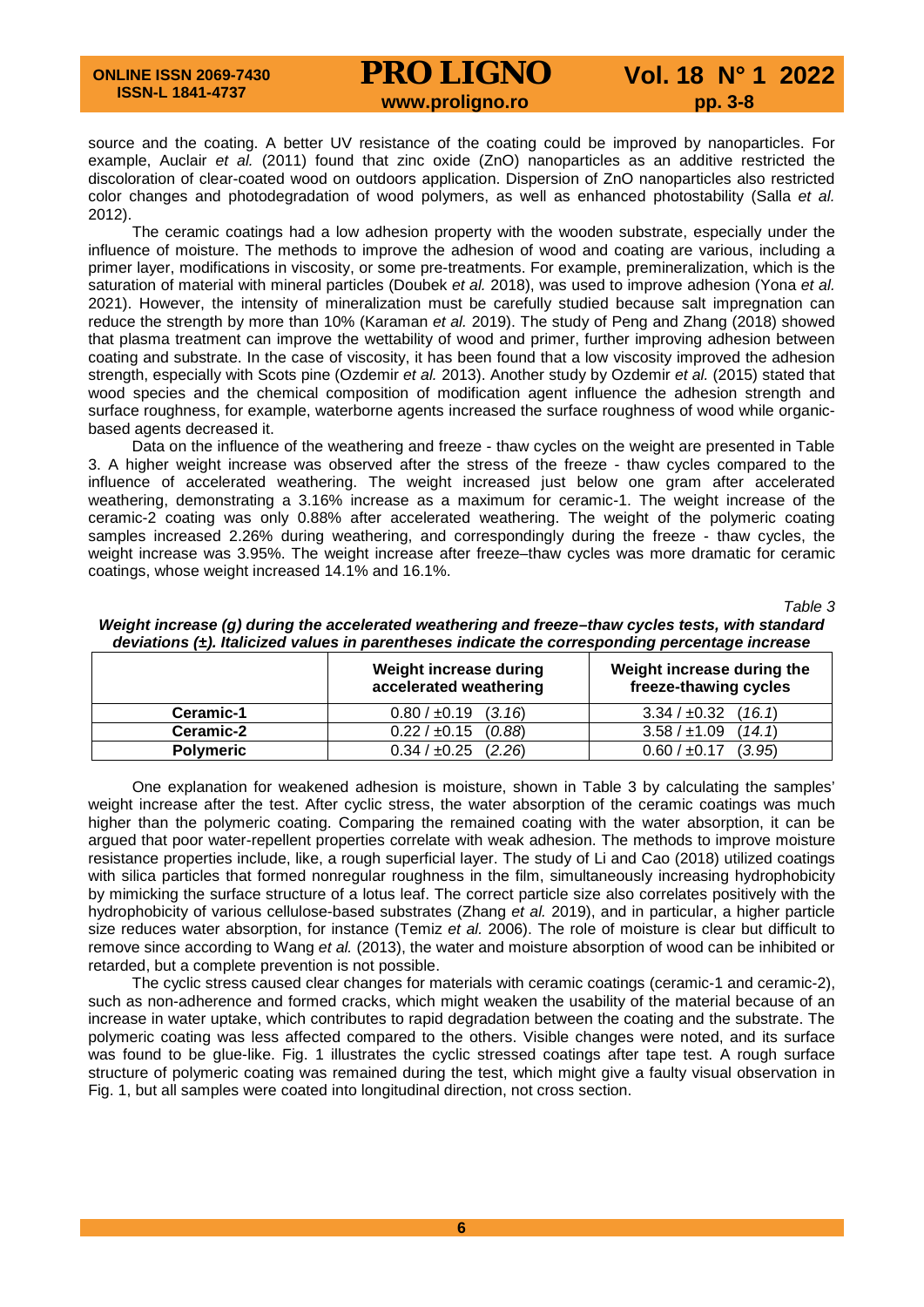

*Fig. 1.*

*Ceramic-1 coating (left), ceramic-2 coating (middle), and polymeric coating (on right) after cyclic stress and tape test.*

Despite the results of the study, the coating of wood is still a potential mechanism for improving its properties, because the hydrophobization of wood in deeper layers might be too complex, costly and timeconsuming (Wang *et al.* 2013).

#### **CONCLUSIONS**

The adhesion properties of various coatings on wood were studied, including an analysis of accelerated weathering and freeze - thaw cycles on the materials. The adhesion property varied between coatings, despite the combination of similar compounds and additives. The results showed a good resistance of coatings against the weathering effect, but the freeze - thaw cycles had a large influence on the sustainable adhesion between the coating and Scots pine wood. In conclusion, based on the performed adhesion feature tests, the presence of moisture caused significant degradation of the coatings. However, the coating could be improved through different pretreatments or additives, such as a correct ratio of nanoparticles in dispersion, achieving nano science advantages such as the lotus effect, which could prevent or reduce the influence of moisture on the material.

#### **REFERENCES**

Auclair N, Riedl B, Blanchard V, Blanchet P (2011) Improvement of photoprotection of wood coatings by using inorganic nanoparticles as ultraviolet absorbers. For Prod J 61:20-27.

Brandner R, Flatscher G, Ringhofer A, Schickhofer G, Thiel A (2016) Cross laminated timber (CLT): overview and development. European J Wood Prod 74:331-351.

Doubek S, Borůvka V, Zeidler A, Reinprecht L (2018) Effect of the passive chemical modification of wood with silicon dioxide (silica) on its properties and inhibition of moulds. Wood Res 63:599-616.

Evans PD (2013) Weathering of wood and wood composites. in: Handbook of Wood Chemistry and Composites (ed. Rowell RM). CRC Press. Boca Raton. pp. 151-216.

Fonseca EMM, Barreira LMS (2011) Experimental and numerical method for determining wood char-layer at high temperatures due to an anaerobic heating. Int J Safety Security Eng 1:65-76.

Gérardin P (2016) New alternatives for wood preservation based on thermal and chemical modification of wood - a review. Ann For Sci 73:559-570.

Hon DNS (2001) Weathering and Photochemistry of Wood. in: Wood and Cellulosic Chemistry (ed. Hon DNS, Shiraishi N). Marcel Dekker Inc. New York. pp. 513-516.

Ibach RE (2013) Biological properties of wood. In: Handbook of Wood Chemistry and Composites (ed. Rowell RM). CRC Press. Boca Raton. pp. 99-123.

Jakes JE, Arzola X, Bergman R, Ciesielski P, Hunt CG, Rahbar N, Tshabalala M, Wiedenhoeft AC, Zelinka SL (2016) Not Just Lumber - Using Wood in the Sustainable Future of Materials, Chemicals, and Fuels. JOM 68:2395-2404

Kanokwijitsilp T, Traiperm P, Osotchan T, Srikhirin T (2016) Development of abrasion resistance SiO2 nanocomposite coating for teak wood. Prog Org Coat 93:118-126.